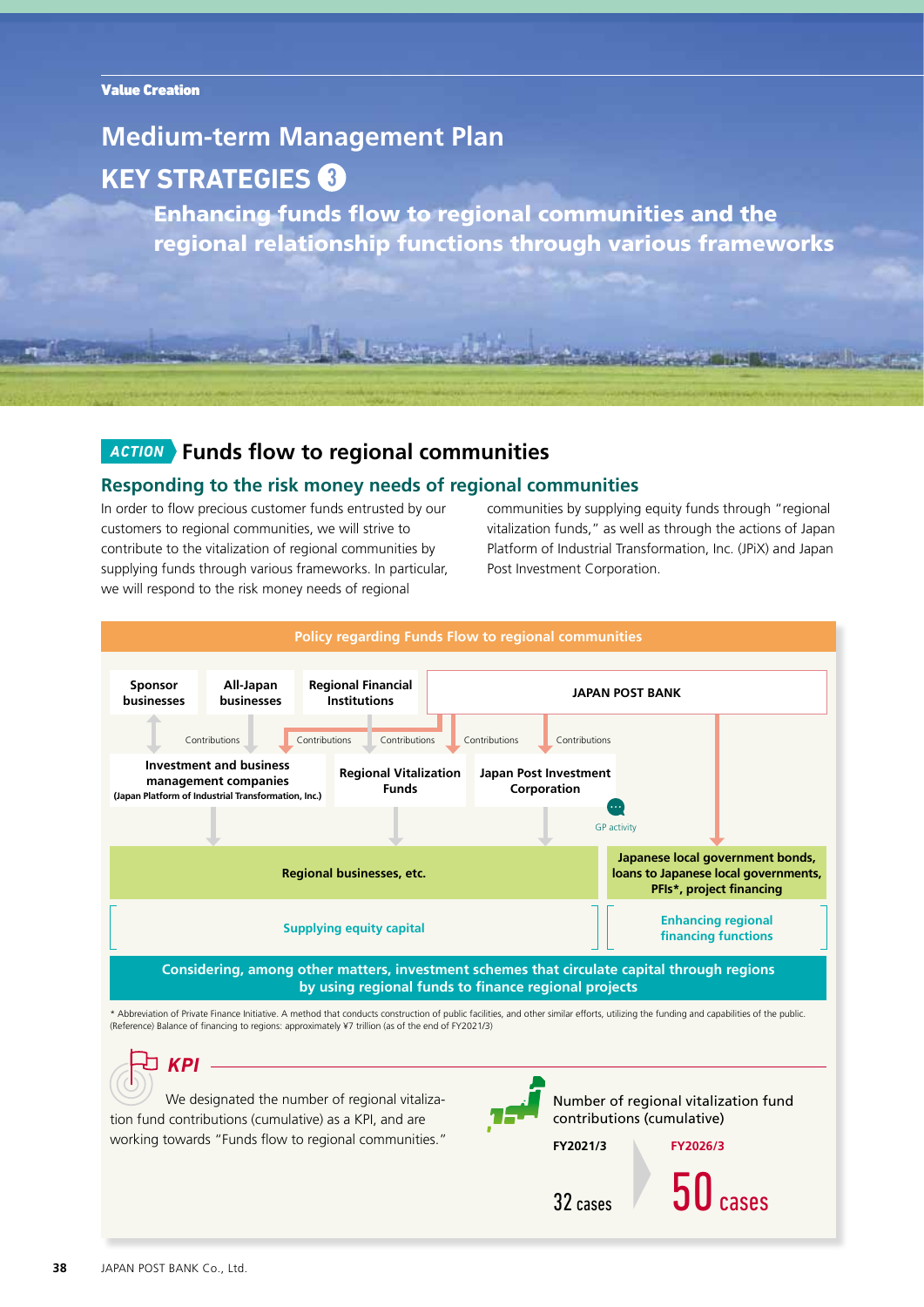| Overview of Regional Vitalization Funds (As of March 31, 2021) |  |
|----------------------------------------------------------------|--|
|----------------------------------------------------------------|--|

| <b>Name of Fund</b>                                         | Year/month of<br>participation | Name of Fund                                                                          | Year/month of<br>participation |
|-------------------------------------------------------------|--------------------------------|---------------------------------------------------------------------------------------|--------------------------------|
| • Kyushu Wide Area Reconstruction Assistance Investment LP  | 2016/7                         | <sup>6</sup> Aomori Bank Regional Vitalization LP                                     | 2019/3                         |
| • KFG Regional Enterprise Support Investment LP             | 2016/11                        | <b>1</b> Capitalization of Tourism Heritage Investment LP                             | 2019/6                         |
| <b>B</b> Hokkaido Growth Companies Support Investment LP    | 2016/11                        | <sup>20</sup> Regional Next-generation Industry Accelerate Investment LP              | 2019/7                         |
| <b>O</b> Chubu / Hokuriku Region Vitalization Investment LP | 2017/4                         | <sup>4</sup> Regional Companies Value Up Support Investment 1 LP                      | 2019/7                         |
| <b>5</b> Shiga Bank Core Business Support Investment LP     | 2017/6                         | <sup>2</sup> Growth Support Investment Project No.1 LLP                               | 2019/7                         |
| <b>O</b> Toho Business Succession Investment LP             | 2017/8                         | Ant Bridge No.5-A Private Equity Secondary Investment<br>Fund, LP                     | 2019/9                         |
| • Kyushu Setouchi Potential Value Investment LP             | 2017/10                        | <b>23</b> Kiraboshi Capital-Mercuria Investment LP for                                |                                |
| <b>O</b> MIYAKO Kyoto University Innovation LP              | 2017/11                        | the Investment Business                                                               | 2019/10                        |
| <b>O</b> MBC Shisaku 1 LP                                   | 2017/12                        | Akita City SME Promotion Investment LP                                                | 2019/11                        |
| <b>ID</b> Michinoku Regional Vitalization Investment LP     | 2018/3                         | <b>23</b> Towa Regional Activation Investment LP                                      | 2019/11                        |
| <b>1</b> Fukui Future Business Support Investment LP        | 2018/3                         | <b><i>O</i></b> Furusato Renkei Ouen Fund, L.P.                                       | 2020/1                         |
| <b>1</b> Ehime Regional Vitalization Investment LP          | 2018/3                         | <b>23</b> East Japan Typhoon Reiwa 1 and COVID-19 Recovery<br>Support Investment LP   | 2020/1                         |
| <b>B</b> Healthcare New Frontier Investment LP              | 2018/8                         | <b>2</b> Kansai Innovation Network Investment Limited Partnership                     | 2020/4                         |
| <b>1</b> Tokyo SME Support 2 LP                             | 2018/8                         |                                                                                       |                                |
| <b>B</b> Succession Investment LP, I                        | 2018/10                        | <b>10</b> Kansai and Chubu Regions Recovery Support Investment<br>Limited Partnership | 2020/7                         |
| <b>1</b> TOKYO Relationship No.1 Investment, L.P.           | 2018/12                        | <b>60</b> MIYAKO Kyoto University Innovation II L.P.                                  | 2020/10                        |
| <b>D</b> Kyoto-University-Venture NVCC No.2 Investment LP   | 2019/3                         | <b>@</b> Dogan Regional Value Fund                                                    | 2020/12                        |

### **Overview of Major Regional Finance Projects** (As of March 31, 2021)

| <b>T</b> Tottori Prefecture hydroelectric plant re-improvement and operation business |     |        |
|---------------------------------------------------------------------------------------|-----|--------|
|                                                                                       | PFI | 2020/7 |
| 2 Tochigi Prefecture Comprehensive Sports Zone East Area Development Project          | PFI | 2020/8 |

## **JAPAN POST BANK's Network** (As of March 31, 2021)

| Numbers of branches / ATMs in Japan |  |
|-------------------------------------|--|
|-------------------------------------|--|

| <b>Regions</b>           | Number of<br>branches | <b>Number of ATMs</b> |
|--------------------------|-----------------------|-----------------------|
| Hokkaido Region          | 1,469                 | 1,814                 |
| Tohoku Region            | 2,523                 | 2,805                 |
| Kanto Region             | 2,553                 | 3,728                 |
| South Kanto Region       | 1,018                 | 1,727                 |
| Tokyo Region             | 1,478                 | 3,205                 |
| Shinetsu Region          | 1,290                 | 1,385                 |
| Hokuriku Region          | 827                   | 1,077                 |
| Tokai Region             | 2,339                 | 3,885                 |
| Kinki Region             | 3,407                 | 5,002                 |
| Chugoku Region           | 2,201                 | 2,371                 |
| Shikoku Region           | 1,130                 | 1,345                 |
| Kyushu Region            | 3,386                 | 3,291                 |
| Okinawa Region           | 194                   | 266                   |
| <b>Total fund amount</b> | 23,815                | 31,901                |



\*1 The total number of branches includes the following.

(1) Branches directly managed by JAPAN POST BANK

(2) Post offices contracted by JAPAN POST BANK (including sub-offices) (3) Contracted post offices in which JAPAN POST re-entrusts our banking agency services

\*2 Does not include the number (two) of mobile post offices (in Yamaguchi Prefecture and Kumamoto Prefecture).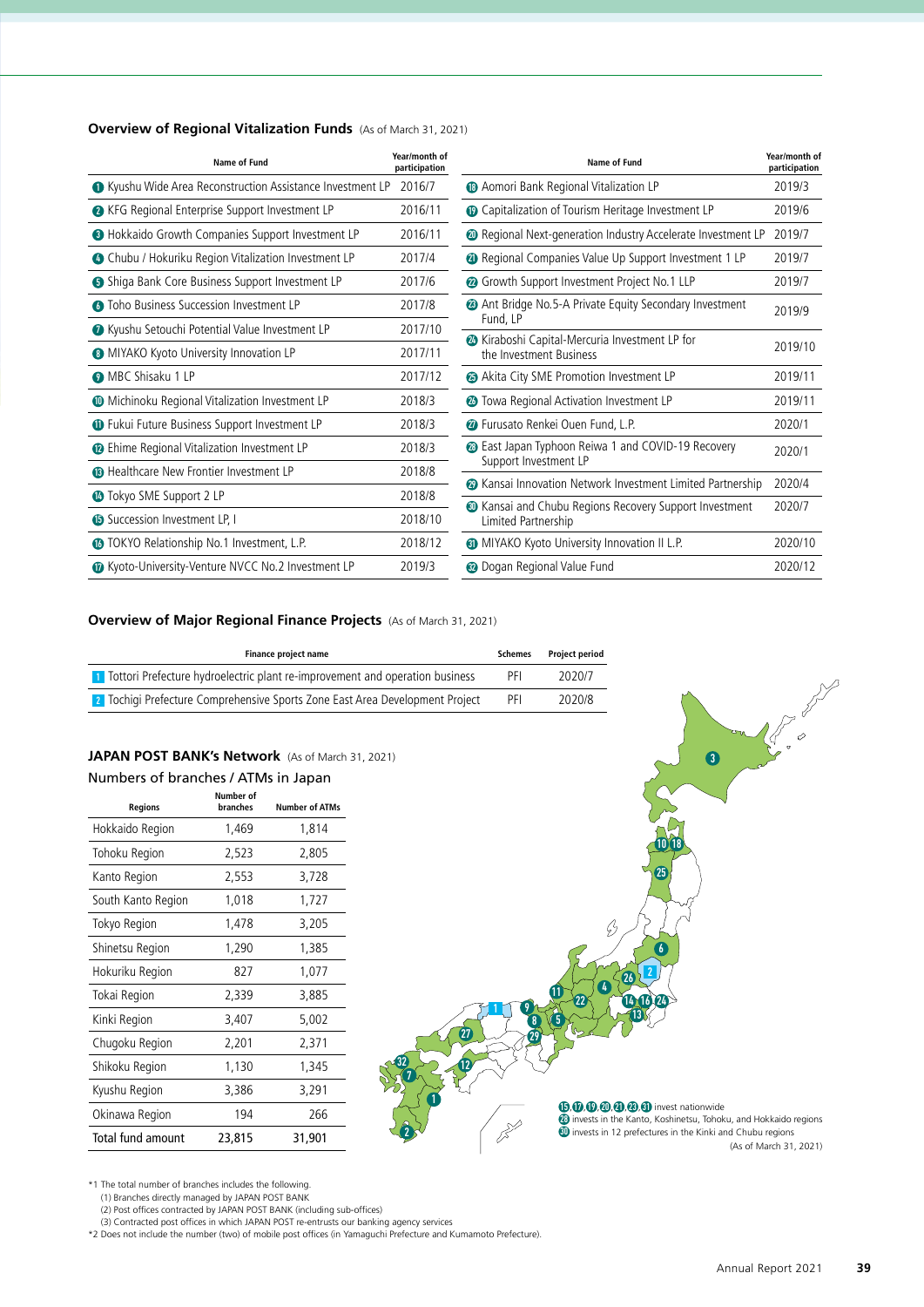#### Value Creation

#### **Medium-term Management Plan KEY STRATEGIES**

Enhancing funds flow to regional communities and the regional relationship functions

# *ACTION* **Realizing regional finance platforms**

### **Use of JP Bank's ATM Network and Aggregation of Operational Processes**

As the core of the "regional financial platform," we will work with regional financial institutions to meet the financial needs of each region by utilizing our ATM network and sharing administrative work.



A partnership arrangement for waiving fees when an ATM card of a regional financial institution is used at a JP Bank ATM. Terms and conditions for waiving fees are set by each financial institution.